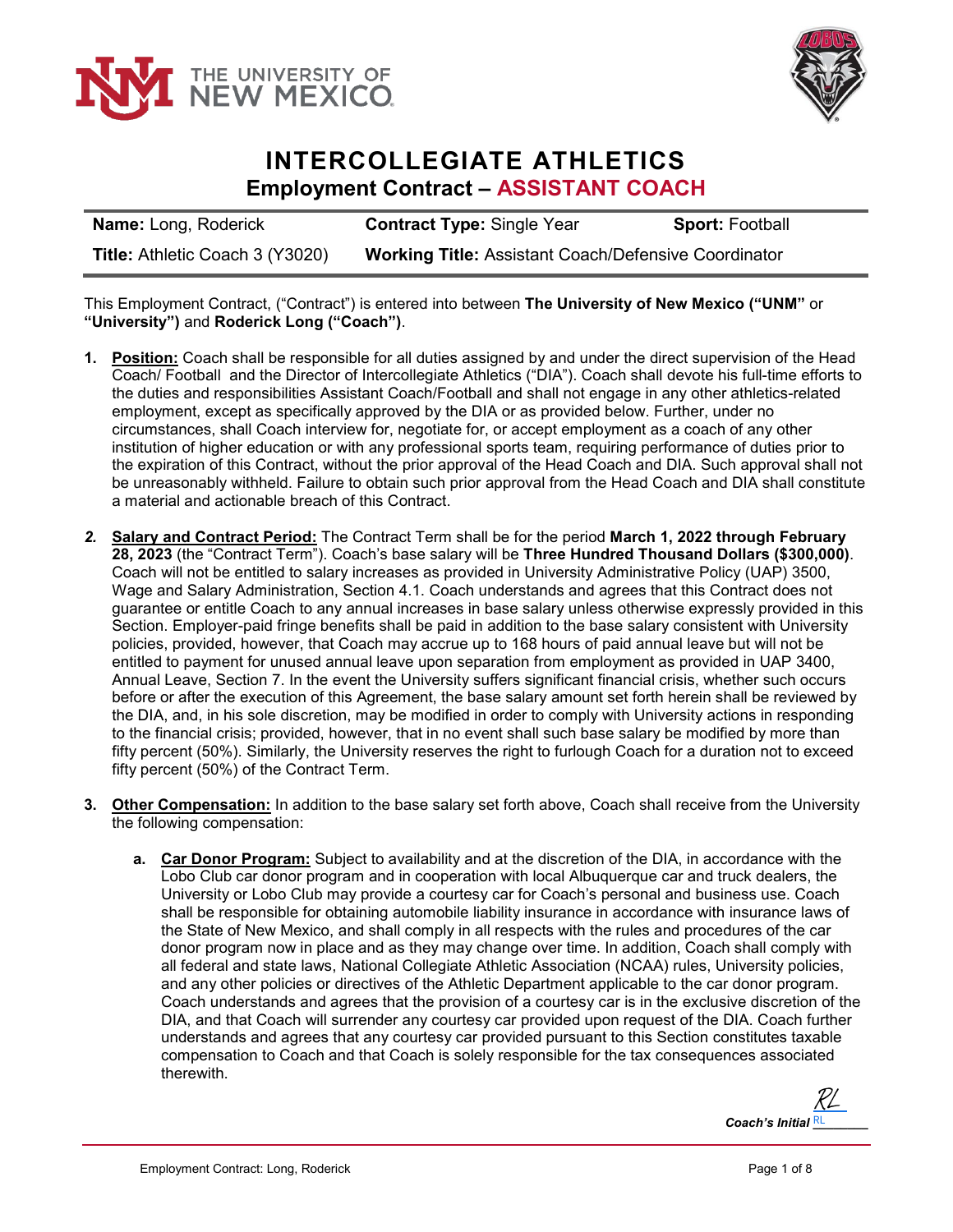**b. Travel:** At the DIA's sole discretion, Coach's spouse or domestic partner (as described in UAP 3790, Domestic Partners) and minor dependent children (together, "Family Members") may be added to the official University travel party for regular season away and post-season games within the continental United States. Travel costs for Family Members (including but not limited to costs of transportation, lodging, food and incidentals) shall be at Coach's expense, unless determined by the DIA, in his sole discretion, that funds and logistics allow for the University to provide for any or all of such costs. Coach understands and agrees that any value received by Coach under this provision likely is taxable compensation to Coach, and that Coach is solely responsible for the tax consequences associated therewith.

Coach understands agrees that all compensation set forth in this Section is subject to compliance with University policies and procedures, the Mountain West Conference (MWC) rules and regulations, and the NCAA policies and procedures.

- **4. Incentive Salary:** An incentive payment is a direct payment over and above the Coach's base salary, in an amount to be determined by the DIA subject to the approval of the University President or designee and subject to availability of funds. Coach is eligible for an incentive payment upon achieving performance criteria established by the DIA in his exclusive discretion, and which are subject to annual review and revision by the DIA. Coach will be eligible for such incentive salary payments after completing the Contract Term in which the incentive is earned. Incentive payments, if any, will be paid no later than **ninety (90)** days after the end of the Contract Term. In order to be eligible for incentive payments under this provision, Coach must be currently employed by the University at the time that the incentive payment is due. Coach understands and agrees that incentive payments, if any, are taxable compensation to Coach and that Coach is solely responsible for the tax consequences associated therewith.
- **5. Independent Income:** Subject to compliance with Athletics Department, University, MWC and NCAA policies, as currently in force and from time to time amended, and with advance written permission of the DIA, Coach may earn other athletics-related income during the period of this Contract only as set forth below. Coach understands and agrees that such activities are independent of Coach's University employment and the University shall have no liability or responsibility for any claims arising therefrom. Coach agrees to indemnify the University and hold it harmless from any claims arising out of any independent contractual or other business and/or employment arrangements with third parties. Coach's advance written requests pursuant to this Section shall include the sources and amounts of any independent income contemplated by this Section. Coach understands and agrees that Coach is solely responsible for any tax liability associated with such activities.

With the written permission of the DIA, Coach may organize and conduct or be employed by a camp, clinic, lessons, or sports league pursuant to the Athletics Department's summer camp policy. Coach understands and agrees to comply with all generally applicable University policies, NCAA and MWC rules, as well as the terms UNM Athletics' Camp Manual Policy and Procedures provided by the UNM Athletics Compliance office. Coach acknowledges that these policies, procedures and rules include, but are not limited to policies and rules regarding: licensing of University logos, trademarks, copyrighted material and the images and likenesses of University students and employees; income reporting; background checks; minors on campus; discrimination and harassment; and the appropriate use of University facilities. These activities are performed in addition to Coach's assigned duties and responsibilities, and shall not interfere with those assigned duties and responsibilities. Coach shall receive no compensation from the University in connection with these activities. Coach understands and agrees that Coach is solely responsible for any tax liability associated with such activities and that the University shall have no liability or responsibility for any claims arising therefrom. Coach shall be responsible for obtaining general liability insurance in accordance with insurance laws of the State of New Mexico, and will name the University as a third-party beneficiary of such insurance policies. Coach agrees to indemnify the University and hold it harmless from any claims arising out of any camprelated activities.

**6. Duties and Responsibilities:** Under the supervision and direction of the Head Coach/Football and the DIA, Coach shall be responsible for assisting the Head Coach to achieve, in an efficient and effective manner, the

*Coach's Initial* RL **RU** RL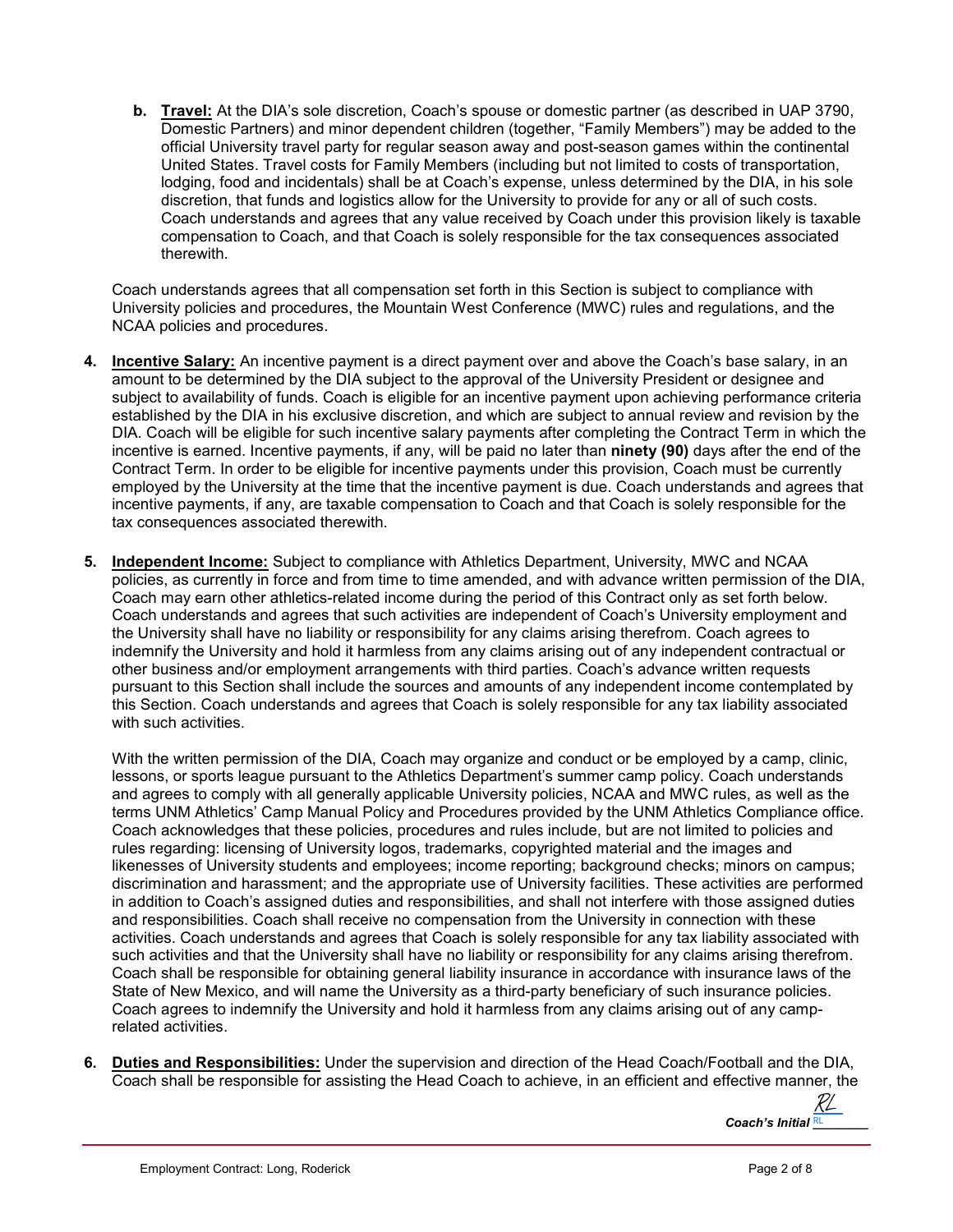goals and objectives of the University's Intercollegiate Football Program and the Department of Intercollegiate Athletics as established by the DIA. Said goals and achievements shall be in concert with the mission of the Department of Intercollegiate Athletics and the University, including the planning development, implementation and maintenance of an NCAA Division I Football program that is characterized by excellence, exemplified by academic achievement and development of character, maturity and a sense of fair play in Football. To that end:

- **a.** Coach shall perform his duties and responsibilities under this Contract to the reasonable satisfaction of the Head Coach and DIA, including but not limited to, assisting the Head Coach in the recruitment of student athletes consistent with all NCAA and MWC regulations, coaching and instruction of student athletes as well as all responsibilities normally associated with and performed by an Assistant Coach to the Head Coach of an NCAA Division I Football program at a member institution of the Mountain West Conference or other major NCAA Division I institution. Coach agrees to maintain a courteous and collegial working relationship with Athletics Department and University staff and faculty. Coach shall perform all duties set forth in this Contract and reasonably assigned by the Head Coach/ and DIA including, without limitation, assisting in the development and implementation of recruiting plans and strategies consistent with all applicable NCAA and MWC regulations; and, in general shall be responsible for evaluating, recruiting training conditioning, instructing, supervising, disciplining and coaching student athletes to prepare them to compete in the MWC and against college competition at the national level.
- **b.** Coach shall be responsible for assisting the Head Coach and use his best efforts to ensure that institutional control of the Football program is sustained through the development, implementation and maintenance of a vigorous and effective program for compliance with all NCAA, and MWC regulations and bylaws, and all policies of the University.
- **c.** Coach shall act and speak positively about the University and the University's athletic programs in private and public forums.
- **d.** Coach shall perform his duties and responsibilities while comporting himself at all times in a professional and personal manner consistent with good sportsmanship and with the high moral, ethical and academic standards of the University and the Department, the MWC, and the NCAA.
- **e.** At no time shall Coach be involved in discreditable conduct that is inconsistent with professional standards of the University, or that is seriously prejudicial to the best interests of the University, or that violates the University's mission in a substantive manner.
- **f.** Coach shall exercise due care such that any personnel under his responsibility or supervision shall comport themselves in a similar manner.
- **g.** Coach shall make every reasonable effort to ensure that all student athletes' academic requirements are met in cooperation with and in support of the University faculty and administration.
- **h.** Coach recognizes and supports the importance to the University of its academic policies, standards and requirements and Coach hereby agrees to abide by and support these and any future academic standards adopted by the University, in all aspects of his duties and set forth herein.
- **i.** Coach shall not disclose or use any secret, proprietary, or confidential information about the University or its business affairs or activities, all of which shall be deemed "confidential information," except during the term hereof and then only for the benefit of the University.

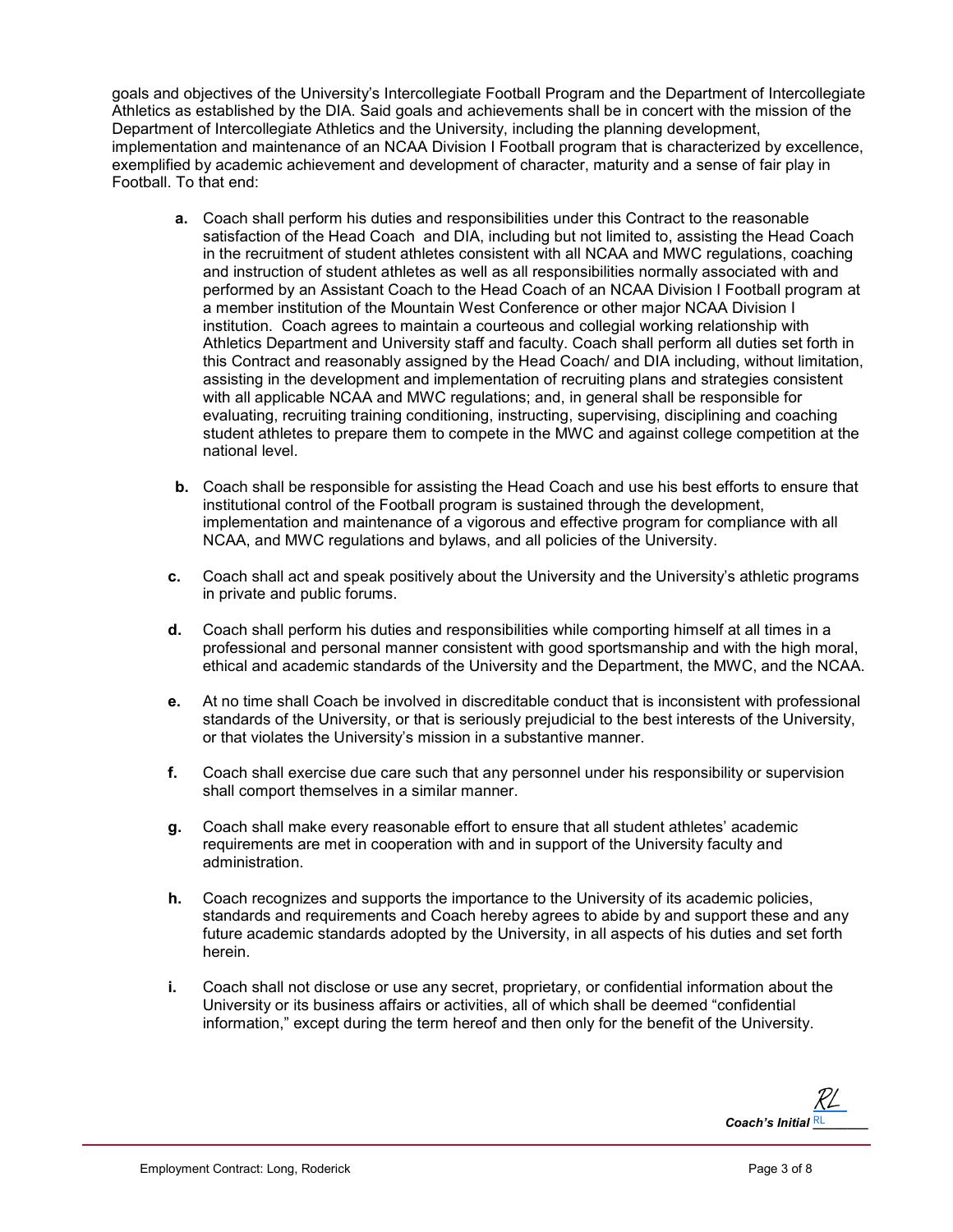- **j.** Coach, as a recognized and notable spokesperson for intercollegiate athletics and education, shall support the University administration mission, policies and decisions, in all of his dealing and activities with the public
- **7. Conduct of Athletics Personnel:** Coach, hired to administer, conduct, and/or coach intercollegiate athletics, shall act with honesty and sportsmanship at all times in promoting the honor and dignity of fair play in the context of the high standards associated with collegiate competitive sports. Coach understands and agrees that honesty and sportsmanship at all times, and the promotion of the honor and dignity of fair play in the context of the high standards associated with collegiate competitive sports, are material to this Contract, and that any conduct that undermines these values may be grounds for discipline, which can include termination for cause in accordance with Section 11.

Coach acknowledges that negative statements concerning the Athletics Department, the University, and the State of New Mexico made to the media or in public may be detrimental to recruiting, fundraising, and the morale of coaches, staff and players in the Football program and other programs of intercollegiate athletics and the reputation of the University. Therefore, Coach agrees that Coach is highly encouraged that whenever appropriate and in a timely manner, will first direct any complaint or criticism that Coach may have of a particular University Sports Program, the Athletics Department or the University to the DIA before directing the complaint or criticism to anyone else. This shall not prohibit Coach from making communications protected by whistleblower laws. Further, Coach shall make reasonable efforts to project a positive image with respect to the University, Athletics Department, and Football Program. Any conduct that disparages the Football Program, Athletics Department or the University may be grounds for discipline, which can include termination for cause in accordance with Section 11.

Coach shall not engage in activities or conduct injurious to the reputation of the University, including without limitation, repeatedly conveying to one person, or conveying to an assembled public group, negative information concerning the University.

- **8. Unethical Conduct:** Coach will refrain from unethical conduct. Unethical conduct may include, but is not limited to, the following examples of misconduct:
	- **a.** Refusal to furnish information relevant to an investigation of a possible violation of an NCAA regulation when requested to do so by the NCAA or the University;
	- **b.** Involvement in arranging for fraudulent academic credit or false transcripts for a prospective or an enrolled student-athlete;
	- **c.** Involvement in offering or providing a prospective or an enrolled student-athlete an improper inducement or extra benefit or improper financial aid;
	- **d.** Furnishing the NCAA or the University false or misleading information concerning Coach's involvement in or knowledge of matters relevant to a possible violation of an NCAA regulation;
	- **e.** Receipt of benefits by Coach for facilitation or arranging a meeting between a student-athlete and an agent, financial advisor, or a representative of an agent or advisor (e.g., "runner");
	- **f.** Refusal to furnish information relevant to an investigation of a possible violation of federal or state law or University policy when requested to do so by lawfully authorized federal or state agents or University officials or when otherwise required to report under University policy; or
	- **g.** Refusal to comply with regulatory or policy requirements, including but not limited to the reporting requirements imposed by the Jeanne Clery Disclosure of Campus Security Policy and Campus Crime Statistics Act, Title IX of the Education Amendments of 1972 (the "Clery Act"), and any and all University policies relating thereto.

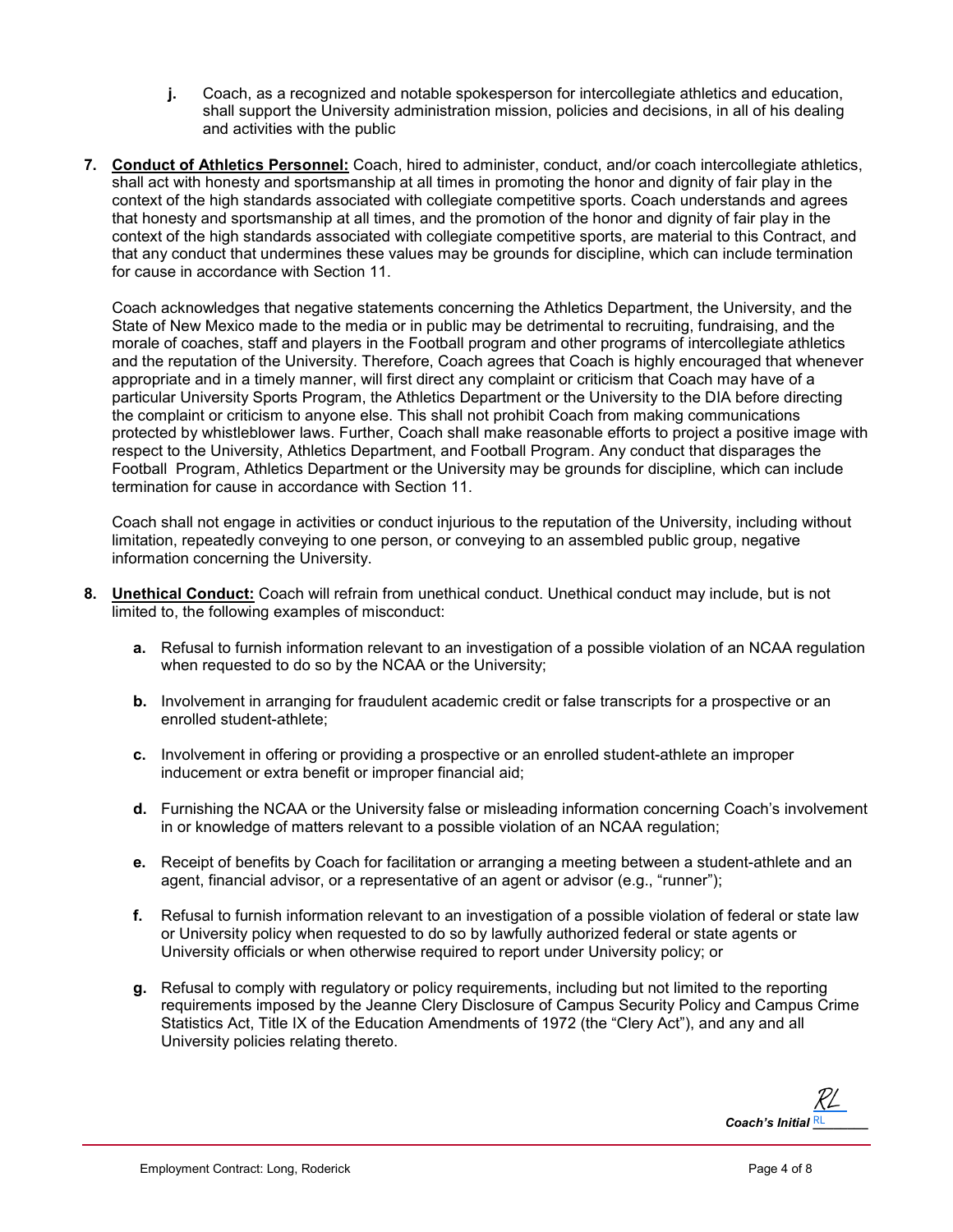Coach's agreement to refrain from unethical conduct is a material term of Coach's employment and this Contract. Coach expressly understands and acknowledges that unethical conduct is sufficient justification for Termination of Contract for Cause as described in Section 11.

**9. Compliance With Laws, Policies, Rules and Regulations:** Coach shall be responsible for being fully knowledgeable of, and being in full compliance with, the policies, rules, and regulations of the University, the MWC, or any other conference with which the University may elect to affiliate, the NCAA (as they are currently in force and as they are amended from time to time), as well as applicable federal laws, including but not limited to the Clery Act; Title IX of the Education Amendments of 1972; applicable New Mexico laws; and University policies regarding crime reporting and sexual harassment, including, but not limited to sexual harassment, sexual misconduct, and sexual violence. Coach shall immediately report any apparent or confirmed violations of the above laws, policies, rules, and regulations occurring in the department to the university's compliance staff, the DIA, or UNM's Division of Human Resources, as well as other University official/departments as may be required by University policy. Upon receiving any information about a person who has experienced sexual misconduct, harassment, sexual assault or other sexual violence, Coach shall also report the information to UNM's Office of Compliance, Ethics and Equal Opportunity (CEEO) within 24 hours, or as soon as reasonably practicable, by calling CEEO at 505-277-5251 or by email at [oeounm@unm.edu.](mailto:oeounm@unm.edu) Failure by Coach to report immediately to the University's athletics compliance staff and, as appropriate the DIA or other responsible University official/department, any alleged violations of University, MWC or NCAA policies, rules or regulations by Coach or, upon becoming aware of violations by any coaches, staff members, student-athletes, or other persons under Coach's supervision that become known to Coach, which failure, in the reasonable opinion of the DIA (i) creates material risk for the University or Program or (ii) negatively affects the University or the Program in a material manner, shall subject Coach to disciplinary or corrective action as set forth in the NCAA enforcement procedure. Such failure to report shall also subject Coach to immediate suspension, at the University's sole discretion, for a period of time without pay, or termination as described in Section 11.

If the University determines that Coach is in violation of MWC or NCAA rules and regulations while employed by the University, or was in violation of NCAA or conference rules and regulations during prior employment at another NCAA member institution, Coach shall be subject to disciplinary or corrective action as set forth in the NCAA enforcement procedure and may be suspended without pay by the University at the University's reasonable discretion for a period of time not to exceed ninety (90) days, or terminated as described in Section 11. If Coach fails to meet his obligations as stated in this Section or fails to complete any Universityrequired training within six (6) months of the beginning of Coach's employment, or otherwise fails or refuses to meet his obligations under any law, regulation, policy or procedure, Coach may be subject to disciplinary action up to and including suspension and termination as described in Section 11.

Coach specifically acknowledges and agrees that Coach's compliance with applicable laws, policies, rules, and regulations are material obligations of this Contract.

- **10. Non-Applicability of University Employment Policies and Due Process Guarantees:** This Contract creates no expectancy of or property interest in continued employment with the University. Accordingly, no provisions of the University Administrative Policy manual (UAP) addressing or governing separation of employment, discipline and contract employees generally are applicable to Coach. No due process guarantees relating to progressive discipline, suspension, discharge, and appeal processes are accorded to Coach under this Contract. All rights, processes and notices afforded to Coach or required from Coach are specifically enumerated under sections 11 through 14 of this Contract.
- **11. Termination of Contract for Cause:** The University reserves the right to immediately terminate this Contract for cause at any time. Cause includes, but is not limited to, violation of any material obligation of Coach under this Contract or any amendments hereto. In addition to a material breach of this Contract, the parties agree that the following non-exclusive list constitutes cause for termination under this Section:
	- **a.** insubordination;

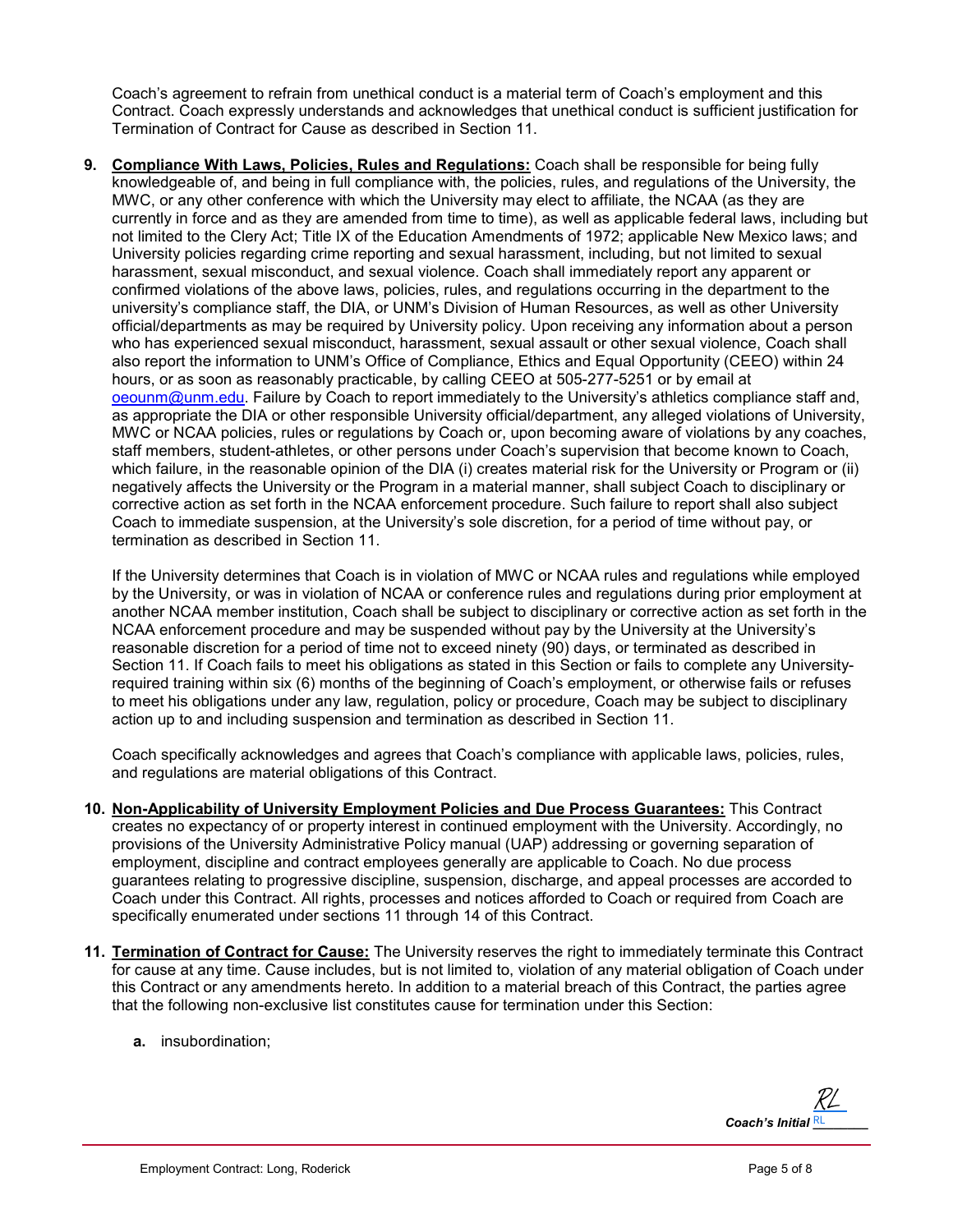- **b.** Coach's neglect of, or failure or refusal to perform, his duties as Assistant Coach in any material respect after receiving written notice of such failure or refusal from the DIA;
- **c.** malfeasance involving misuse of University or donor funds;
- **d.** Coach's failure to comport himself in a manner consistent with good sportsmanship or the moral, ethical or academic standards specified in this Contract or in University policies and regulations;
- **e.** failure of Coach or any other person under his supervision and direction to comply with applicable standards or regulations of the MWC or the NCAA, federal or state law, or University rules, regulations or policies, as amended from time to time, regardless of whether such violation results in the imposition of sanctions or other consequences;
- **f.** Coach's failure to promote an atmosphere of compliance or his failure to properly and effectively monitor personnel under his supervision and direction which results in material non-compliance by Coach's personnel, with applicable standards or regulations of the MWC or the NCAA, federal or state law, or University rules, regulations, or policies, as amended from time to time, regardless of whether such violation results in the imposition of sanctions or other consequences;
- **g.** Coach's instruction to any assistant coach, student or other person to respond inaccurately or incompletely to any request or inquiry concerning a matter relevant to University's athletic programs or other institution of higher learning which shall be propounded by University, the NCAA, the MWC or other governing body having supervision over the athletic programs of University or such other institution of higher learning, or required by law;
- **h.** Coach's failure to fully cooperate in the enforcement and implementation of any drug testing and/or education program established by the University, the MWC, the NCAA, or pursuant to federal or state law that is applicable to student athletes or other employees of the University;
- **i.** Coach's being charged with, indicted for, pleading no contest to, or being convicted of (i) any felony; or, (ii) any misdemeanor involving gambling, drugs or alcohol. For purposes of termination of this Contract for cause, the parties agree that a conviction or plea will serve as conclusive evidence of the commission of the alleged crime by Coach;
- **j.** engaging in conduct which either (i) displays a continual, serious disrespect or continual, serious disregard for the mission of the University, (ii) brings Coach into public disrepute (ii) constitutes moral turpitude or breaches the high moral and ethical standards applicable to Coach as a visible representative of the University;
- **k.** major or repeated minor violation of policies, rules, or regulations of the University; major or repeated secondary infractions of the MWC or NCAA rules (including any similar infraction which may have occurred at Coach's prior employment); major or repeated minor violation of New Mexico or federal laws, regulations, or policies;
- **l.** Coach's misconduct, whether or not relating to Coach's employment, which is not in the best interest of the University or which violates the University's mission, interests, policies, or regulations, and which causes material damage to the reputation or dignity of the University or its athletics program;
- **m.** participating in any (i) gambling, bookmaking, wagering, or betting involving any athletic contest whatsoever wither by soliciting, placing or accepting a bet or wager or through a bookmaker, a pool, or any other method of gambling; or (ii) counseling, instruction, encouraging, or knowingly and intentionally permitting any student-athlete, assistant coach, or other individual under or subject to Coach's control, authority, or supervision to participate in such activity;

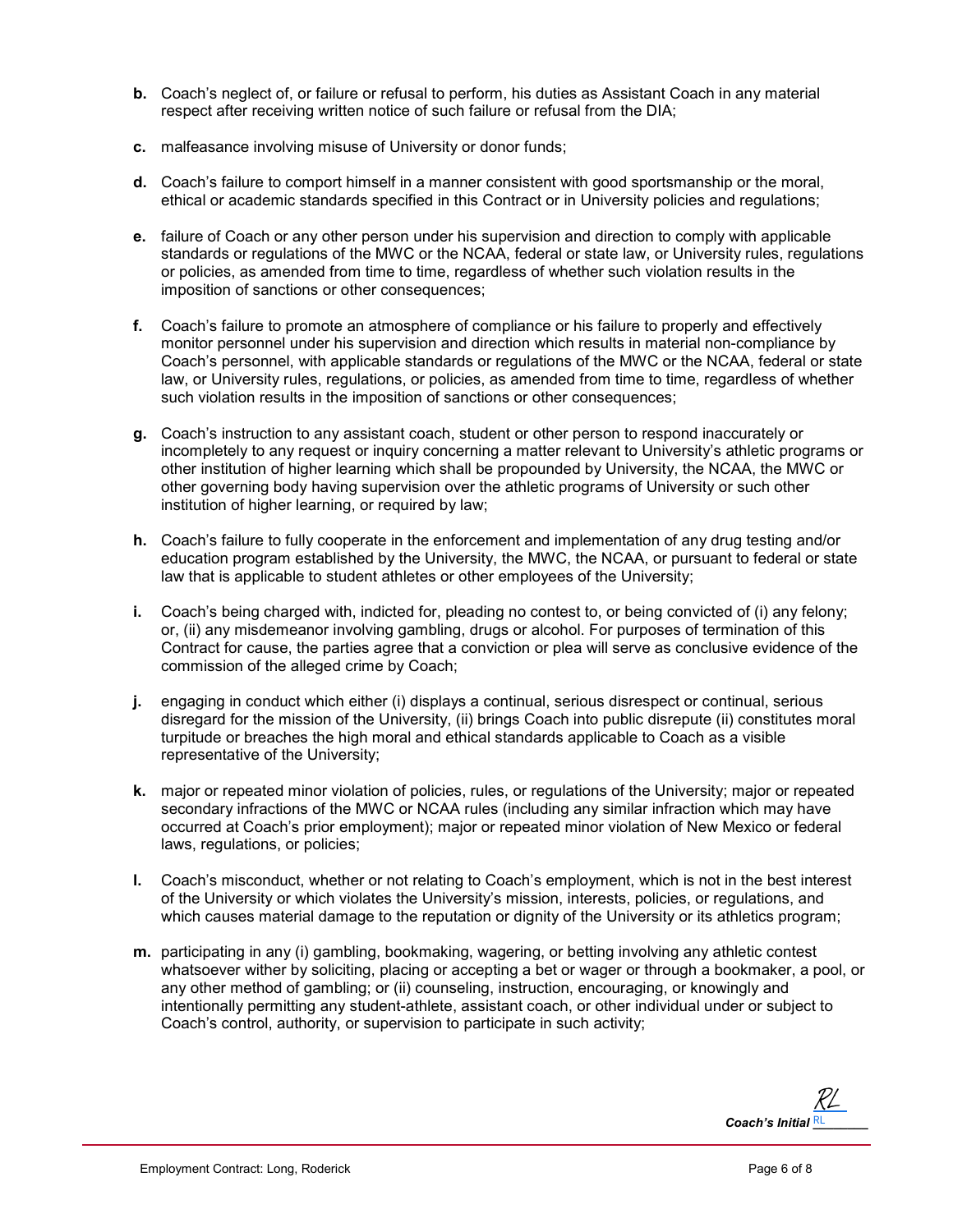- **n.** failure to report promptly to the DIA in writing any violations or potential violations known to Coach of University Rules including, but not limited to, those by Coach, his assistant coaches, student athletes or other persons under the direct control or supervision of Coach;
- **o.** failure to take reasonable steps to ensure the physical and mental wellbeing of student athletes on the Football team;
- **p.** willful or grossly negligent conduct injurious to the University's Intercollegiate Football Program or the University;
- **q.** any other reason violation of policies of the University or its Athletics Department.

If this Contract is terminated for cause, the University shall have no further liability except for base salary and fringe benefits accrued to the date of termination.

Nothing in this Section shall prevent, limit or otherwise interfere with the University's right to terminate the services of the Coach without cause at any time subject to the provisions of Section 12 herein. Coach expressly agrees that nothing in this agreement creates any expectancy of or property interest in continued employment and no University Administrative Policy addressing or governing progressive discipline, discharge or the appeal process for discharge shall be applicable to Coach.

**12. Termination by Request of Coach:** Coach may terminate this Contract at any time upon written notice to the DIA. In the event that Coach terminates this Contract pursuant to this Section, the University shall have no further liability except for base salary and benefits accrued to the date of termination.

Coach understands and agrees that termination of this Contract pursuant to this Section prior to the expiration of the Contract Term will cause irreparable harm to the reputation and athletic programs of the University in an amount not capable of precise calculation or quantification. Therefore, if Coach terminates this Agreement during the Contract Term, Coach agrees to pay to the University as liquidated damages, and not as a penalty, **fifty percent (50%)** of his base salary for the remainder of the Contract Term, within sixty (60 days of such termination.

Liquidated damages may be modified to a lesser amount at the discretion of the DIA, with approval of the University President.

- **13. Contract Non-Renewal:** Coach expressly agrees that there exists no expectancy of renewal of this Contract beyond the term stated in Section 2 herein. Coach also expressly agrees that no notice that this Contract will not be renewed is required. Coach understands that this provision contradicts UAP 3240, Contract Employees, and expressly agrees that no notice is required. The obligations of the University and Coach pursuant to this Contract shall terminate with his termination or the end of the Contract Term, whichever occurs first.
- **14. Termination by Disability or Death**: It is expressly understood and agreed that this is a personal service agreement between the parties and that in the event of the incapacity of Coach to the degree that he is rendered incapable of performing the obligations and duties contained in this Contract for a period of more than ninety (90) consecutive days, as certified by two (2) physicians selected or approved by the University, or his untimely demise, this Contract shall terminate and the University shall have no further financial or other obligation whosoever hereunder except to pay Coach his base salary and benefits accrued to the date of termination.
- **15. Complete Employment Contract:** This Employment Contract and any Exhibits attached hereto and incorporated herein by reference, constitute the final and complete agreement between the parties. Any amendments or further addenda, hereafter agreed to by both parties, shall be in writing and executed with the same formality. All prior and contemporaneous negotiations and agreements pertaining to Coach's employment by the University are deemed incorporated into this Contract and such documents and